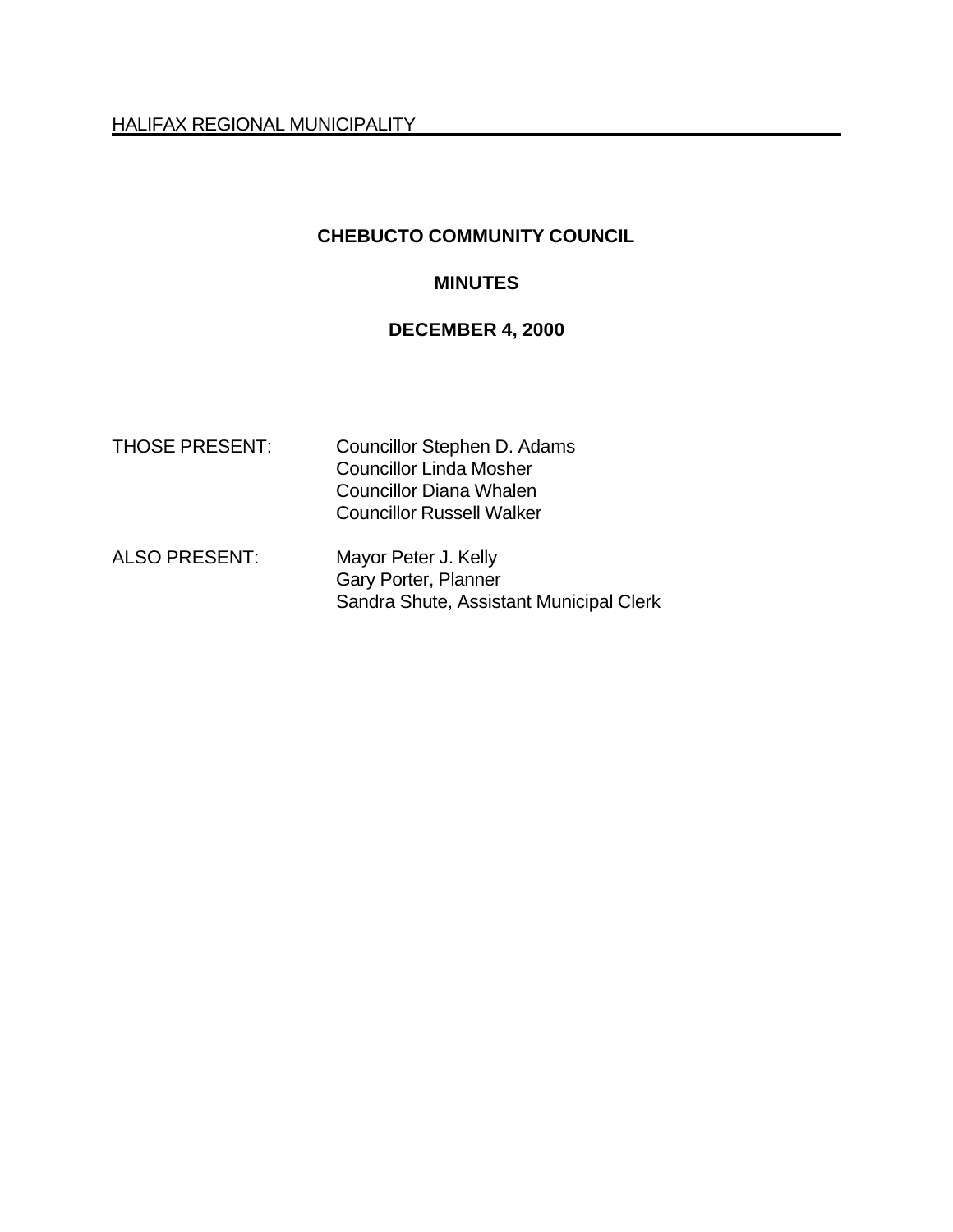# **TABLE OF CONTENTS**

| 1.                                               |                                                                              |                                                                                 |  |  |
|--------------------------------------------------|------------------------------------------------------------------------------|---------------------------------------------------------------------------------|--|--|
| 2.                                               |                                                                              |                                                                                 |  |  |
| 3.                                               |                                                                              |                                                                                 |  |  |
| 4.                                               |                                                                              |                                                                                 |  |  |
| 5.                                               | Approval of the Order of Business and Approval of Additions and Deletions  4 |                                                                                 |  |  |
| 6.                                               |                                                                              | <b>Business Arising Out of the Minutes</b>                                      |  |  |
|                                                  | 6.1                                                                          | <b>Status Sheet Items</b>                                                       |  |  |
|                                                  |                                                                              | 2232 Old Sambro Road - On-Going Flooding Problems  5<br>6.1.1<br>6.1.2<br>6.1.3 |  |  |
| 7.                                               |                                                                              |                                                                                 |  |  |
| 8.                                               |                                                                              |                                                                                 |  |  |
| 9.                                               |                                                                              |                                                                                 |  |  |
| 10.                                              |                                                                              | <b>Public Hearings</b>                                                          |  |  |
|                                                  | 10.1                                                                         | Case 7074 - Proposed Amendments to the Low Density University                   |  |  |
| 11.<br>Correspondence, Petitions and Delegations |                                                                              |                                                                                 |  |  |
|                                                  | 11.1<br>Delegations                                                          |                                                                                 |  |  |
|                                                  |                                                                              |                                                                                 |  |  |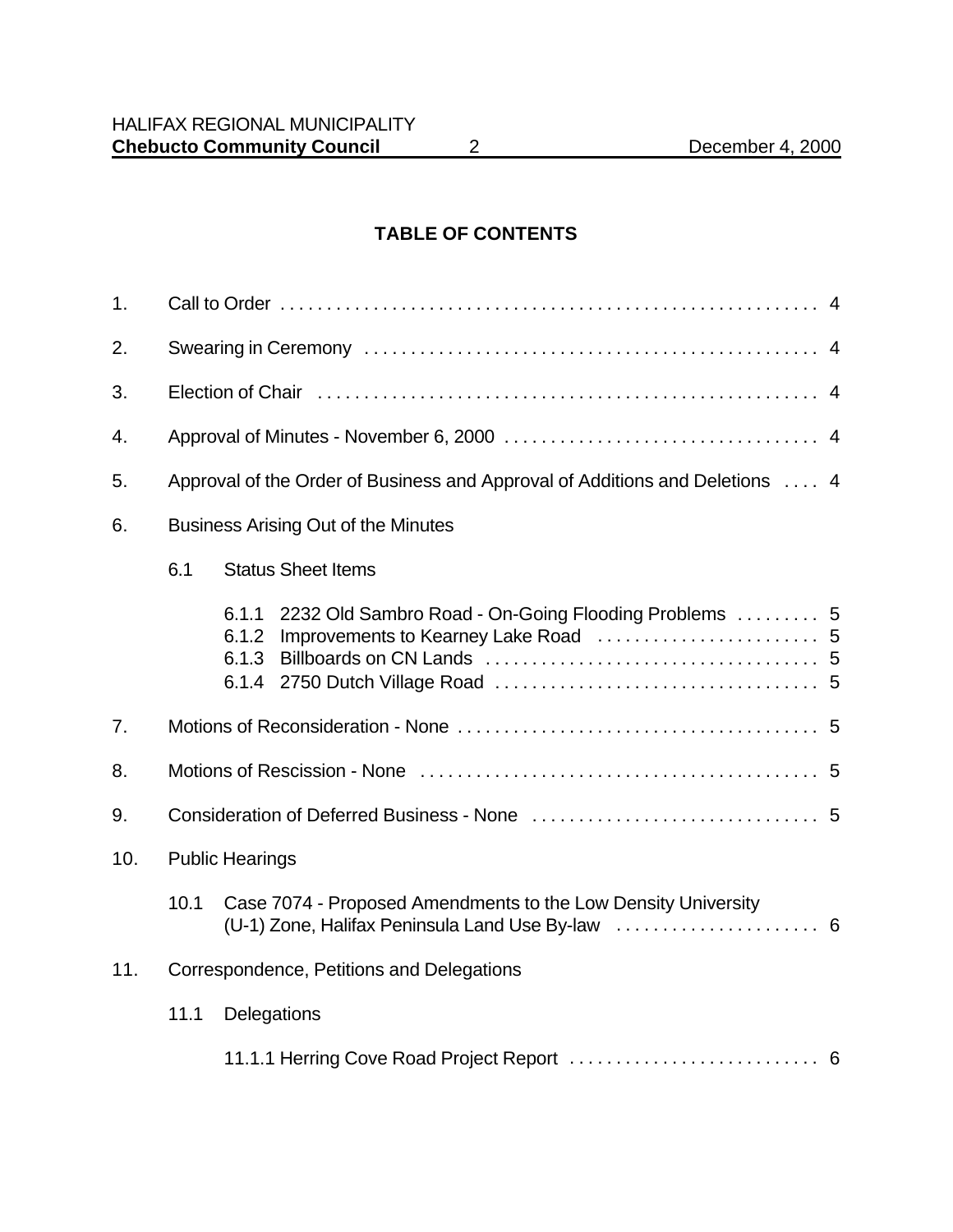# 12. Reports

|     | 12.1               | Case 00268 - Stage II Development Agreement Application,                                                                         |  |
|-----|--------------------|----------------------------------------------------------------------------------------------------------------------------------|--|
|     | 12.2               | Case 00294 - Application to Erect a 200' Free Standing Cellular<br>Tower on Lands of Gateway Materials Limited, 160 Kearney Lake |  |
|     | 12.3               |                                                                                                                                  |  |
| 13. |                    |                                                                                                                                  |  |
| 14. | <b>Added Items</b> |                                                                                                                                  |  |
|     |                    |                                                                                                                                  |  |
| 15. |                    |                                                                                                                                  |  |
| 16. |                    |                                                                                                                                  |  |
| 17. |                    |                                                                                                                                  |  |
| 18. |                    |                                                                                                                                  |  |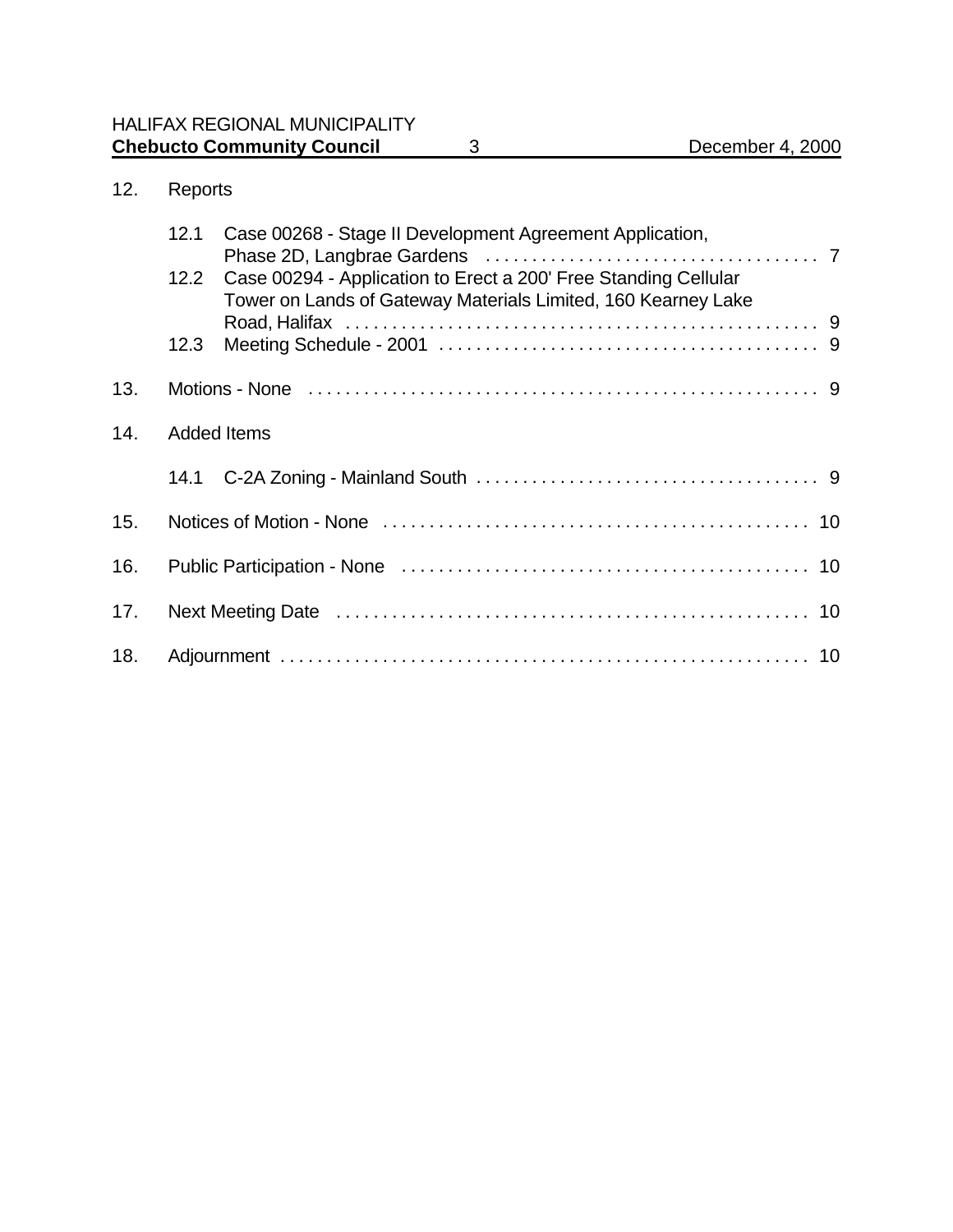### 1. **INVOCATION**

The meeting was called to order at 7:00 p.m. by His Worship Mayor Peter J. Kelly with an Invocation.

### 2. **SWEARING IN CEREMONY**

The Swearing-In Ceremony took place. Mayor Kelly swore in the following Councillors as members of Chebucto Community Council:

Councillor Walker - District 15 Councillor Whalen - District 16 Councillor Mosher - District 17 Councillor Adams - District 18

### 3. **ELECTION OF CHAIR**

Mayor Kelly also presided over the election of the Chair.

### **MOVED by Councillor Walker, seconded by Councillor Mosher that Councillor Adams be nominated as Chair.**

There were no further nominations.

Mayor Kelly declared Councillor Adams as Chair.

Councillor Adams then took the chair. Councillor Adams thanked Mayor Kelly for attending the meeting and swearing in the Community Council members. Mayor Kelly then left the meeting at this point after wishing the Community Council well.

During a later point in the meeting, the Chair recognized former Councillor Graham Reade, who was in attendance.

# 4. **APPROVAL OF MINUTES - NOVEMBER 6, 2000**

**MOVED by Councillor Walker, seconded by Councillor Mosher to approve the Minutes of meeting held on November 6, 2000 as circulated. MOTION PUT AND PASSED.**

### 5. **APPROVAL OF THE ORDER OF BUSINESS AND APPROVAL OF ADDITIONS AND DELETIONS**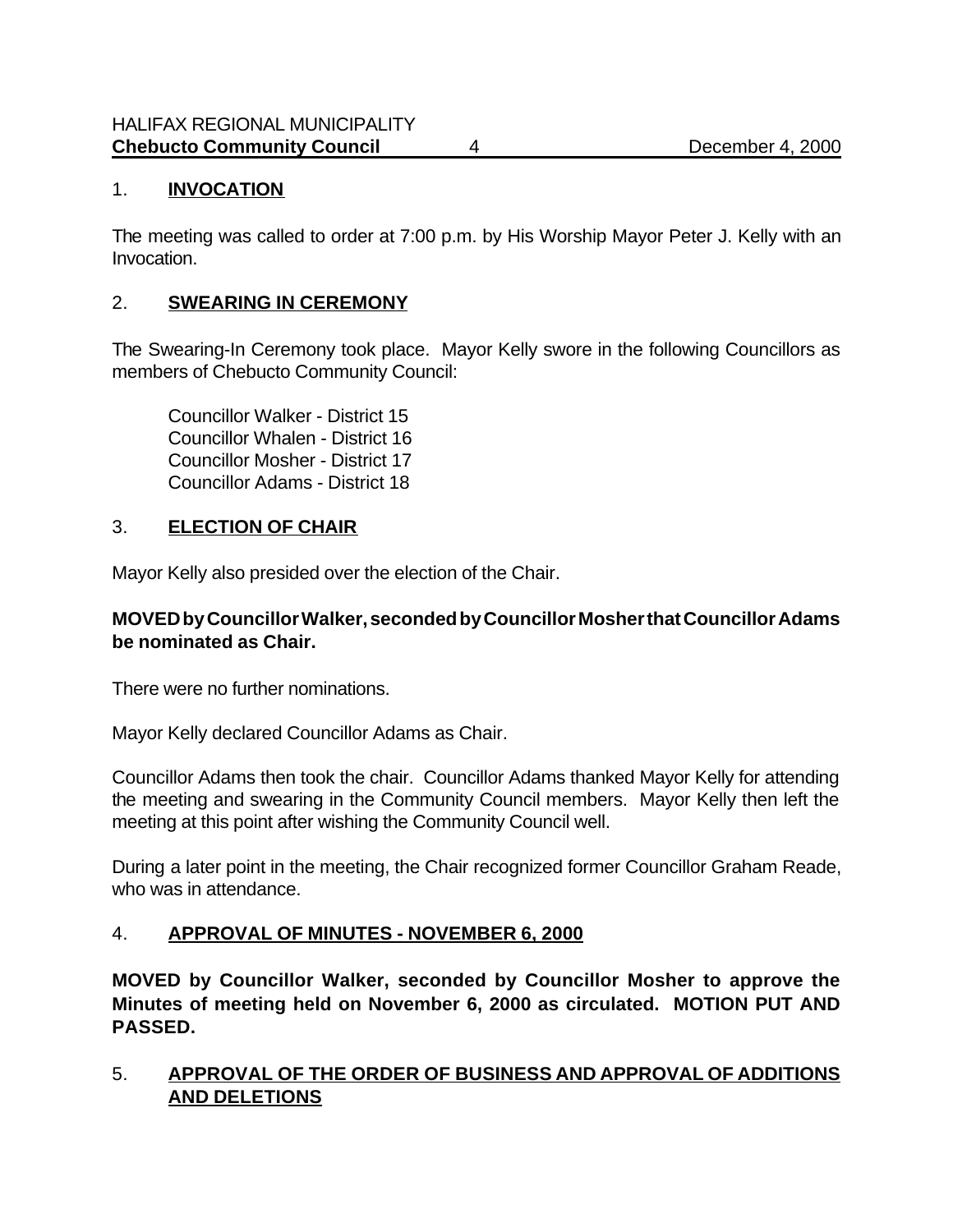Added Items: Councillor Adams - C-2A Zoning - Mainland South

### **MOVED by Councillor Mosher, seconded by Councillor Whalen to approve the Order of Business as amended. MOTION PUT AND PASSED.**

#### 6. **BUSINESS ARISING OUT OF THE MINUTES**

#### 6.1 **Status Sheet Items**

#### 6.1.1 2232 Old Sambro Road - On-Going Flooding Problems

Councillor Adams advised that staff of various departments are addressing this issue. To be left on the Status Sheet.

#### 6.1.2 Improvements to Kearney Lake Road

No further information. To be left on the Status Sheet.

#### 6.1.3 Billboards on CN Lands

No further information. To be left on the Status Sheet.

#### 6.1.4 2750 Dutch Village Road

An Information Report dated November 15, 2000 was before Community Council.

Councillor Walker indicated that the report did not give information on where staff would be relocated or where Committees/Board/Community Councils would be relocated. As well, the issue of the time line was not addressed. He asked that staff be requested to supply this information for the next meeting.

Councillor Adams advised that this matter is also before Regional Council and would be dealt with on December 5, 2000.

- 7. **MOTIONS OF RECONSIDERATION** None
- 8. **MOTIONS OF RESCISSION** None
- 9. **CONSIDERATION OF DEFERRED BUSINESS** None
- 10. **PUBLIC HEARINGS**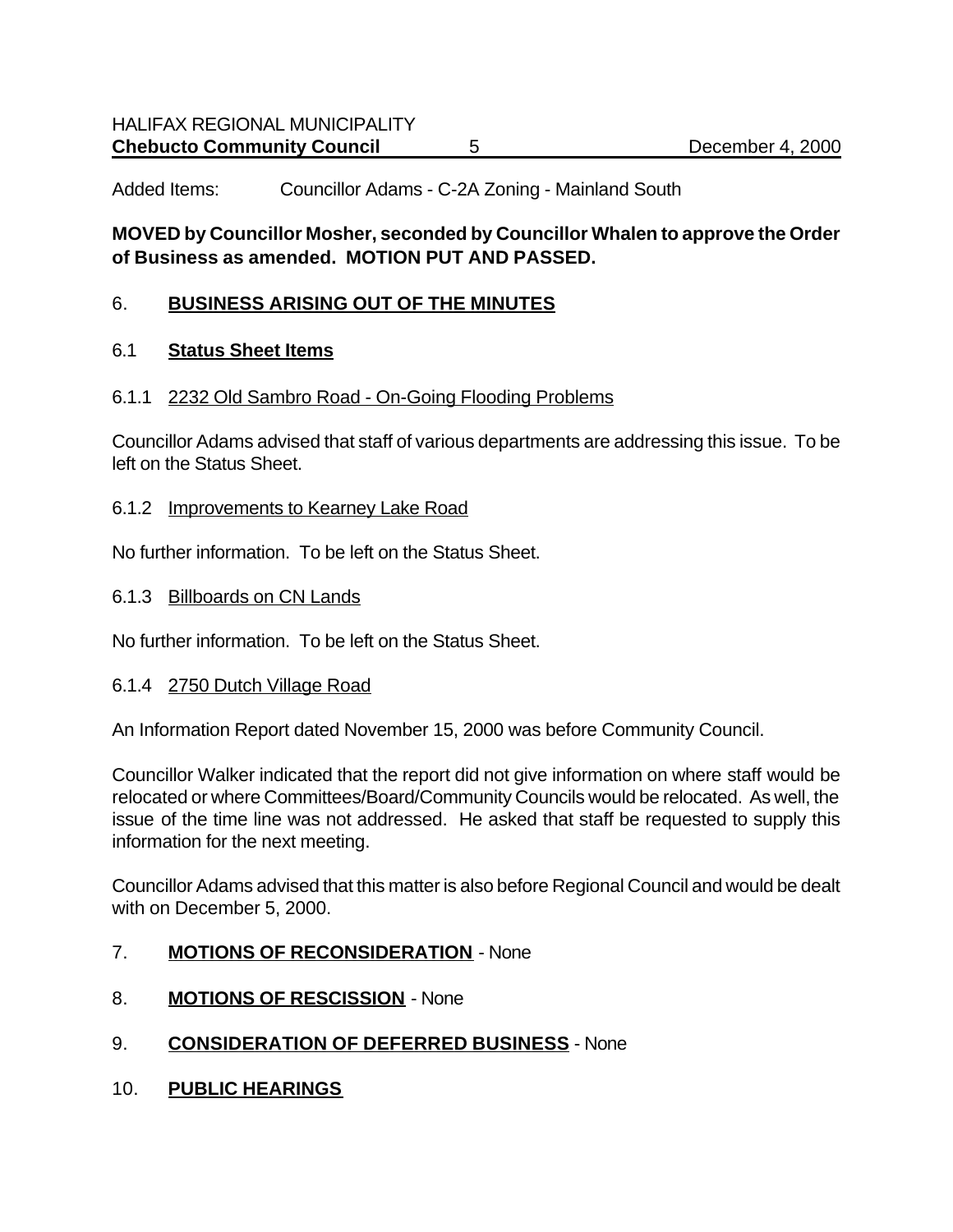### 10.1 **Case 7074 - Proposed Amendments to the Low Density University (U-1) Zone, Halifax Peninsula Land Use By-law**

At the last meeting held on November 6, 2000, the Public Hearing was adjourned. A Supplementary Report dated November 22, 2000 was before Community Council.

Mr. Gary Porter, Planner provided an overview of the application with the aid of overheads. He advised that the amendments contained in the Supplementary Report dated November 22, 2000 were already approved by Peninsula and Western Region Community Council at its meeting on November 22, 2000. He pointed out there were no U-1 zones within Districts 15 and 17 of the Peninsula. This matter was more of a technical/housekeeping issue.

The Chair advised that because the Public Hearing was adjourned from the last meeting, the Public Hearing was still open. He called three times, therefore, for speakers in favour or against the application. There were none.

**MOVED by Councillor Whalen, seconded by Councillor Mosher to close the Public Hearing. MOTION PUT AND PASSED.**

**MOVED by Councillor Walker, seconded by Councillor Mosher to approve the amendments to the U-1 zone of the Halifax Peninsula Land Use By-law, as contained in Appendix A of the Supplementary Report dated November 22, 2000, to include provisions regarding the development of residential accommodation for students. MOTION PUT AND PASSED.**

# 11. **CORRESPONDENCE, PETITIONS AND DELEGATIONS**

# 11.1 **Delegations**

# 11.1.1 Herring Cove Road Project Report

Ms. Hilary Marentette, on behalf of People Around Communities Every Day (PACE), reading from prepared text, provided information regarding PACE and put forward a number of requests which were contained in the prepared text.

Councillor Adams referred to the request for Chebucto Community Council to declare the 4<sup>th</sup> Saturday in April as Spryfield Arbour Day. He suggested that, should this go forward, it should be Arbour Day in Spryfield instead because the acronym for Spryfield Arbour Day is "SAD". Ms. Marentette did not have any problems with this suggestion.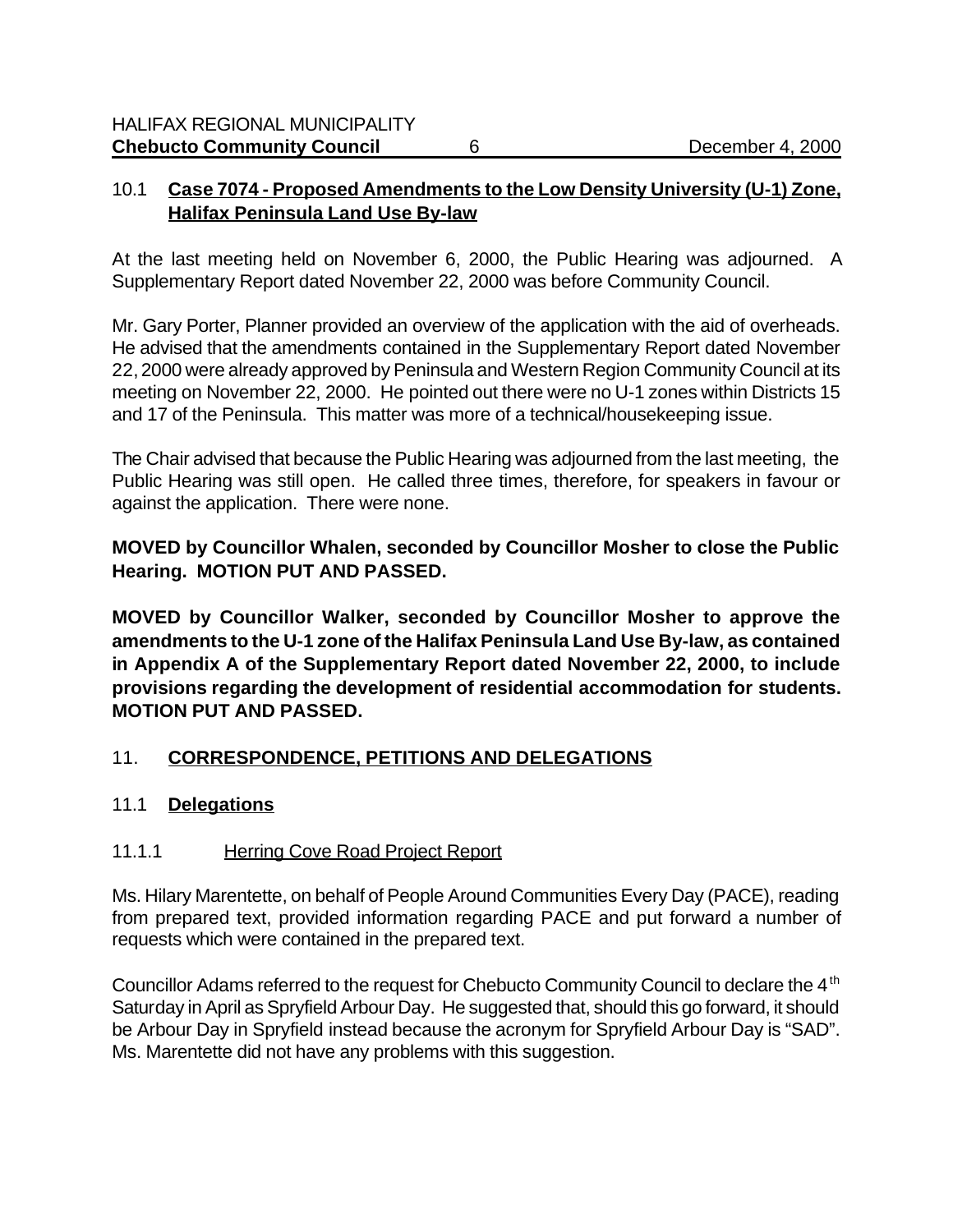Councillor Walker questioned whether or not Community Council had the ability to declare Arbour Day in Spryfield. It was agreed to request a report in this regard.

**MOVED by Councillor Adams, seconded by Councillor Mosher to support the initiatives as put forward by PACE and request staff to prepare a report on costing of the initiatives and a time line to implement them as outlined by PACE. MOTION PUT AND PASSED.**

**MOVED by Councillor Adams, seconded by Councillor Mosher to contribute \$5,000.00 from the Capital Account for 2000/01 for both Districts 17 and 18 for the Herring Cove Road through PACE to be used for capital improvements on the road under the current Capital Project guidelines. MOTION PUT AND PASSED.**

Subsequently, Councillor Adams said that as a result of articles appearing in the press regarding Spryfield, he obtained information from the Police Department regarding crime statistics. Calls for service for 1999 indicated that downtown Halifax had the highest calls for service and the Westphal area,  $14<sup>th</sup>$  on the list, had the lowest calls for service. Spryfield was  $10<sup>th</sup>$  on the list. He indicated the information would be available to any members of the community who would like to have same and he would be submitting the information to the press as well.

Councillor Adams thanked Ms. Marentette for her presentation.

# 12. **REPORTS**

# 12.1 **Case 00268 - Stage II Development Agreement Application, Phase 2D, Langbrae Gardens**

A Staff Report dated November 22, 2000 was before Community Council.

Mr. Gary Porter, Planner provided an overview of the application with the aid of overheads. He advised that staff viewed the application as being consistent with the Stage 1 agreement and was recommending approval.

During the course of his presentation, he advised that with regard to the construction of Langbrae Drive, the former City of Halifax had a cost sharing policy to allow for oversized streets. As the policy was still in effect, Community Council could not approve cost sharing; it would have to be approved by Regional Council. The Staff Report indicated cost sharing of approximately \$350,000 but, since the report was prepared, more detailed cost estimates have been received to indicate it would be approximately \$429,000. He explained what the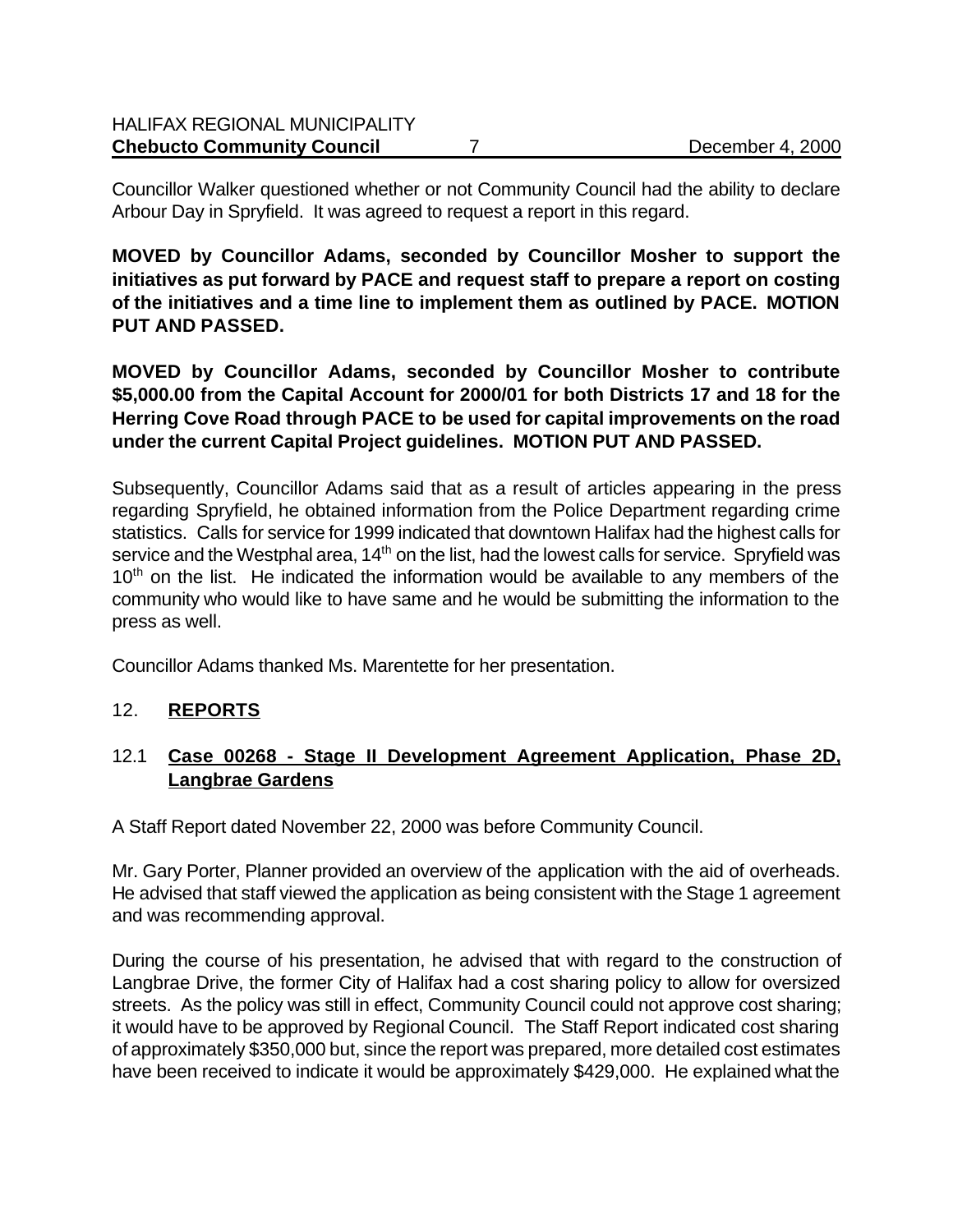\$429,000 would include. Subject to approval of the Development Agreement by Community Council, a more detailed report would go forward to Regional Council on cost sharing.

Mr. Porter also referred to flexibility on front yard requirements on the lower side of the street. As well, there was flexibility on the measurement of the height of a building. He provided an explanation of both issues.

Councillor Whalen referred to the fact that allowances would be made for setback from the street. She indicated that Turnmill Drive was an established street with a consistent look and asked if the houses along that stretch could be set back similarly so that they would have a consistent look. In response, Mr. Porter advised that an amendment could be made to change the agreement. He advised that Mr. Russell, the applicant, was in attendance and could comment.

Mr. George Russell, on behalf of the applicant advised that there were two lots - 51 and 52 that were extremely steep and if there were going to be any changes, these two lots were a problem but he would not have any problem with the others. He advised he had been considering 15' for the others in any case.

**MOVED by Councillor Whalen, seconded by Councillor Walker to amend the motion to indicate a minimum of 15' setback for Lots 51 and 52 on Turnmill Drive.**

# **AMENDING MOTION PUT AND PASSED.**

**MOVED by Councillor Whalen, seconded by Councillor Walker to approve the Stage II Development Agreement, attached as Appendix A to the Staff Report dated November 22, 2000 for Phase 2D of Langbrae Gardens with the exception that Clause 2.4(d) of the Development Agreement would permit a minimum front yard of 15 feet for Lots 51 and 52 on Turnmill Drive only, and**

**Require that the Development Agreement be signed within 120 days, or any extension thereof granted by Council on request of the applicant, from the date of final approval by Council and any other bodies as necessary, whichever is later; otherwise, this approval will be void and obligations arising hereunder shall be at an end.**

**Recommend to Regional Council that cost sharing in the amount of approximately \$429,000 be approved in accordance with City of Halifax Policy Statement 2105 - Cost Sharing - Oversized Streets, for**:

**a) over sizing the portion of Langbrae Drive in Phase 2D to 74 feet.**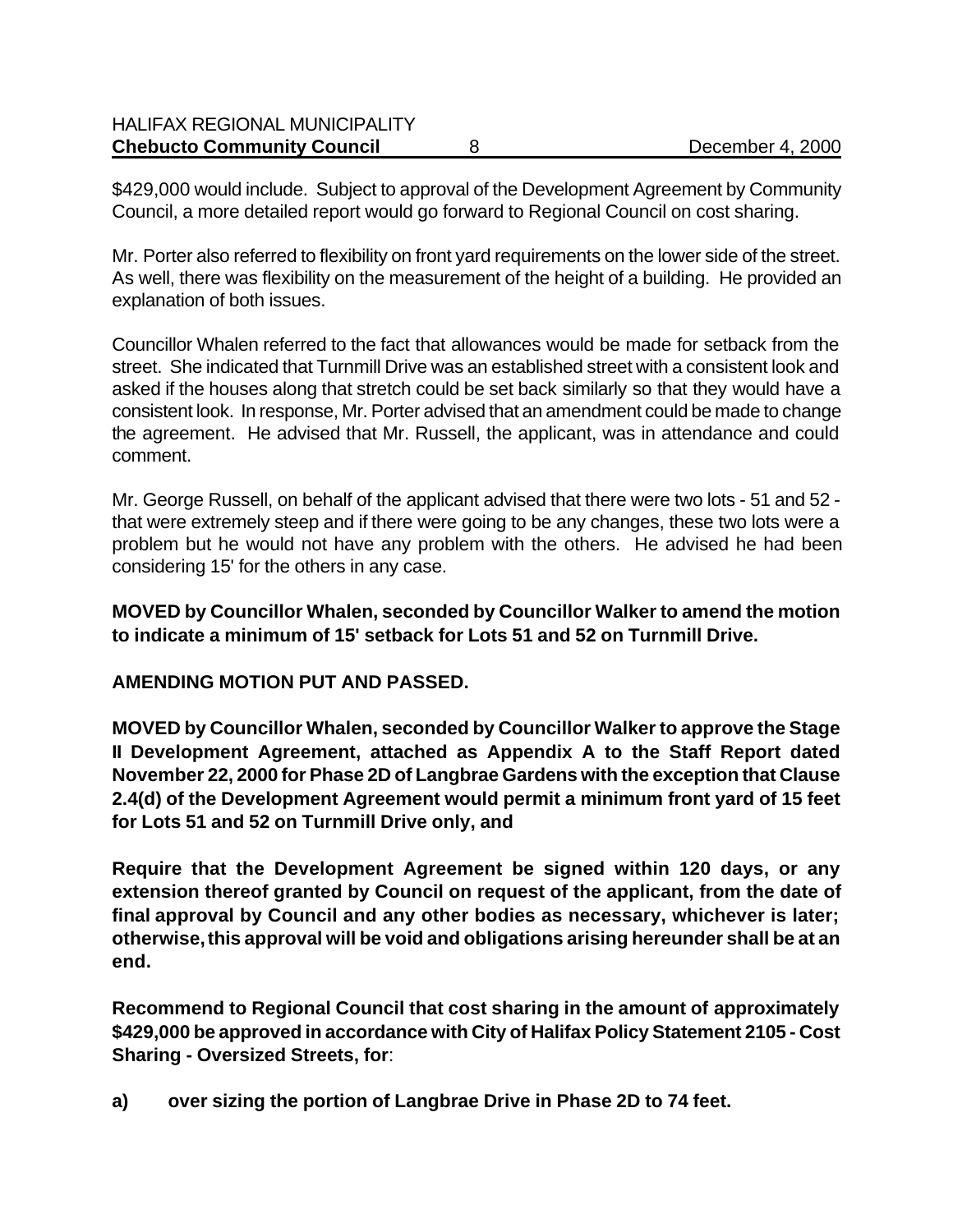- **b) parkland frontage in excess of 100 feet on Langbrae Drive.**
- **c) the construction of the 66 foot portion of Langbrae Drive over HRM property.**

### **AMENDED MOTION PUT AND PASSED.**

### 12.2 **Case 00294 - Application to Erect a 200' Free Standing Cellular Tower on Lands of Gateway Materials Limited, 160 Kearney Lake Road, Halifax**

A Staff Report dated November 27, 2000 was before Community Council.

Mr. Gary Porter, Planner provided an overview of the application with the aid of overheads. During the course of his presentation, he advised the process that takes place regarding cell tower applications, including the notification process, the public meeting held and contacts from the public. He advised that most concerns received with regard to cell towers were health related, not something that the Municipality has any say in. The Municipality was concerned with aesthetics and if the site was too close to a residential area. In this case, staff thought it was a reasonable distance from homes and was, therefore, recommending that Community Council forward a favourable recommendation to Industry Canada.

**MOVED by Councillor Whalen, seconded by Councillor Mosher to forward a positive recommendation to Industry Canada supporting the proposal by MTT to erect a 200' free standing cellular tower on lands of Gateway Materials Limited, 160 Kearney Lake Road, Halifax as illustrated on Map 1 of the Staff Report dated November 27, 2000. MOTION PUT AND PASSED.**

# 12.3 **MEETING SCHEDULE - 2001**

A proposed Meeting Schedule for 2001 was before Community Council for consideration. Two changes were made to same.

# **MOVED by Councillor Walker, seconded by Councillor Whalen to adopt the Meeting Schedule for 2001 as amended. MOTION PUT AND PASSED.**

- 13. **MOTIONS** None
- 14. **ADDED ITEMS**
- 14.1 **C-2A Zoning Mainland South**